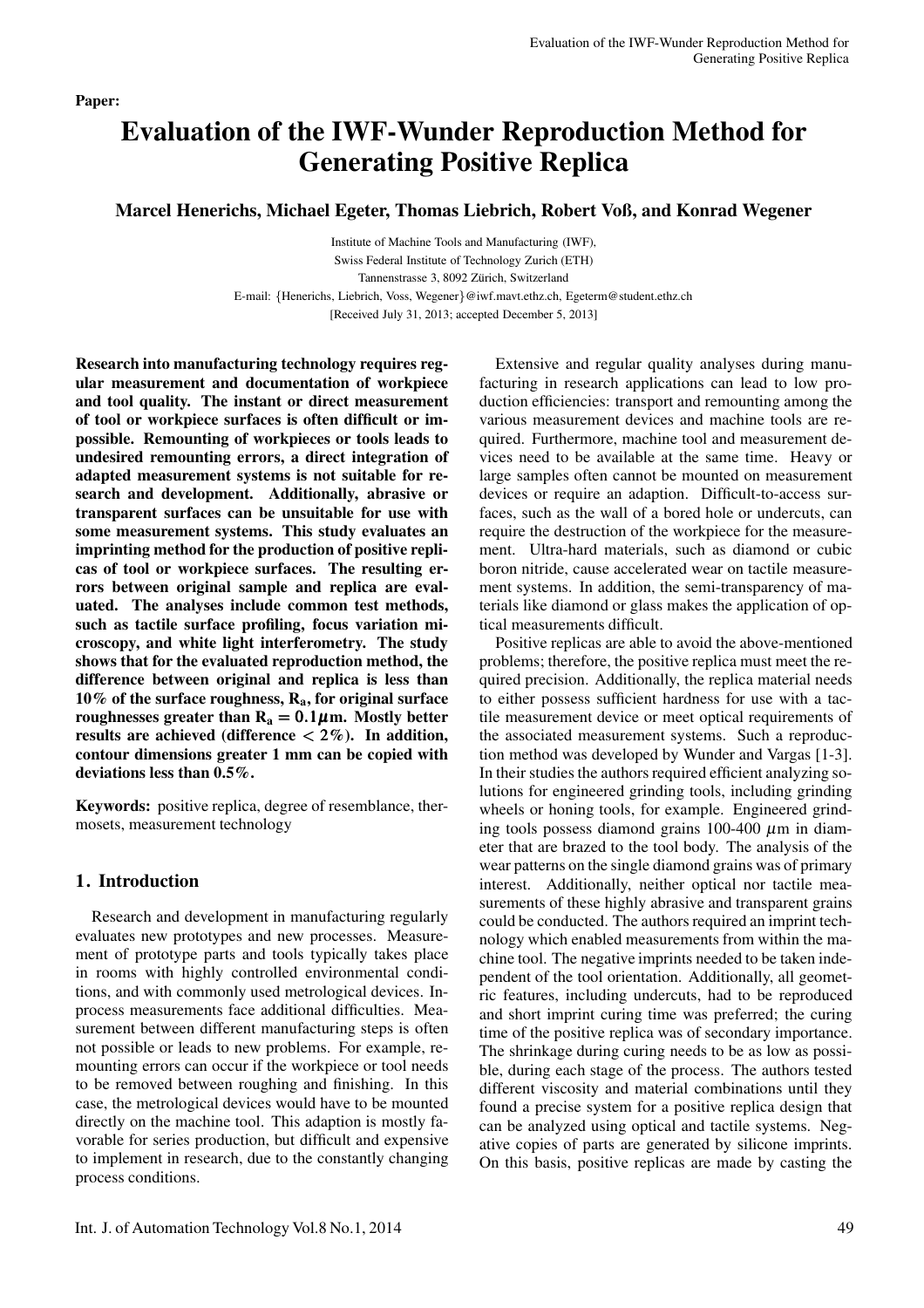negative form with epoxy.

The presented study evaluates roughness, and form, position, and dimensional deviations between original and replica components. Surface replication based on casting is employed for quality control purposes following two main routes described by Hansen [4]. For qualitative surface inspection (A), surfaces are checked but not measured. Examples therefore are metallographic inspections or wear analyses of grinding tools. The other route followed involves quantitative topographical measurements (B), e.g., surface roughness measurements. The difference between (A) and (B) is that measurement technology is used to obtain quantitative results.

# 2. State of the Imprint Technology

The method developed by Wunder [1] (further referenced as IWF-Wunder) uses polyvinyl siloxane to create negatives. Additionally, IWF-Wunder generates a positive replica made from polyepoxide (epoxy). The application of the reproduction method for wear inspection (A) has already been evaluated in previous research [1]. Wunder analyzed a grinding process with engineered grinding tools [3]. Wunder found that the grinding process is significantly influenced by the wear pattern of the single grains. In the current study, a detailed determination of the diamond grain wear of these cutting tools with undefined cutting edges is required, and positive replicas of the grinding wheel surface have been manufactured. The evaluation compared the amount of tool wear on both, the original and replica surfaces. Good suitability for this wear analysis is validated.

Many technologies have been developed to generate imprints and positive replicas. Most technologies have been developed for mass production applications, such as metal casting and plastic molding [4]. These methods typically modify the material properties using high temperatures, transforming metal, glass or plastic from a fluid or viscous state to a solid state for the creation of the imprint [5-10]. Replication methods at shop floor conditions need to work at or close to room temperature. Additionally, the creation of an adapted tray for the negative imprint material in research applications needs to be simple, as only a limited number of samples of the same dimensions is to be produced. Most authors and companies recommend using thermoset materials for such applications [11-14]. A chemical reaction leads to an irreversible solidification of the thermoset material. Depending on the modification of the thermoset, the reaction can occur at room temperature. Main materials used are polyepoxide (epoxy) and polydimethylsiloxane (PDMS) [4].

Replication for surface inspection, especially regarding surface roughness, has been analyzed extensively. Meanwhile most research focuses on the replication of metal [15, 16]; other research focuses on different materials like wood [17]. In scientific metallographic research an error margin of 6% is typically achieved [4]. Commercially available systems using a PDMS base focus on

maintaining a short curing time for the negative imprint for efficient research [13, 14]. The systems combine a structure resolution of approximately 0.1  $\mu$ m and a low shrinkage coefficient. In the medical industry, the application of replica for measurement of specimen dimensions is well known. Similar to the presented method, in medical applications, imprints must be cured within five minutes, as the well-being of the patient is important. Chee and Donovan reviewed different systems for dental imprints [18]. The authors conclude an excellent impression quality of the polyvinyl siloxane. Like the IWF-Wunder method, most methods start with a "tray" for the polyvinyl siloxane made from a high viscosity (putty) material. The method is also used for dental imprints on fossils [12]. Analyses in the dermatology field focus on micro geometry features [19]. Imprints using a silicone resin have also been taken to analyze the influence of repeated sun exposure on human skin.

# 3. Evaluation Procedure

The authors' evaluation of the IWF-Wunder method aims to test the suitability of the reproduction method in typical manufacturing floor conditions. Meanwhile conducted in environmentally controlled rooms with specimens at room temperature, surface cleaning devices are used as available at a machine tool station. This includes gloves, compressed air, ethanol and acetone. The production of a positive replica is done using the following steps:

- *i. Cleaning of the specimen surface with ethanol*
- *ii. Production of a tray using high-viscosity (putty) material*
- *iii. Hardening of the tray material*
- *iv. Application of the negative imprint material on the specimen*
- *v. Hardening of the polyvinyl siloxane*
- *vi. Generation of a mold by adding additional walls to the imprint*
- *vii. Casting of the negative mold with epoxy*
- *viii. Deform of positive replica*

The physical properties of the used imprint and replica materials are listed in Table 1. The consistency is measured according to DIN EN ISO 4823.

The experimental design for quantitative topographical measurements (B) is two-fold: testing the capability of the IWF-Wunder process for (1) roughness measurements, and (2) for position, form, and dimension deviation measurements. Following this setup, two object types have been defined.

## 3.1. Type 1 Objects – Roughness Measurements

Seven roughness standards according to ISO 5436 have been selected. The ISO 5436 set is expanded by one ultraprecision ground workpiece having a profile roughness finer than  $R_a = 0.01 \mu m$  (see **Table 2** for data).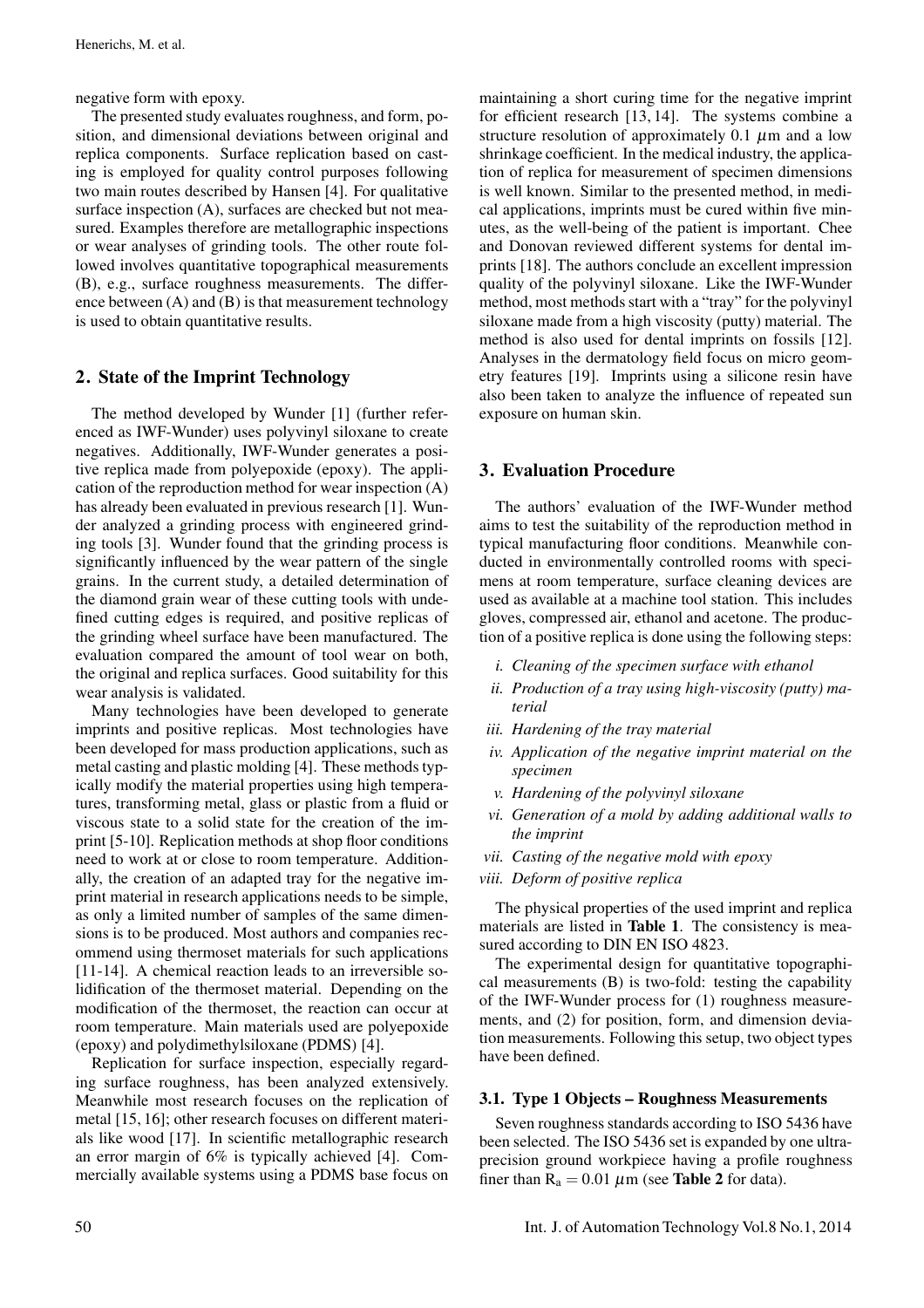Table 1. Physical properties of imprint and replica material.

| Analysing step                      | Putty<br>carrier      | Negative<br>imprint   | Positive<br>replica |
|-------------------------------------|-----------------------|-----------------------|---------------------|
| Material                            | Polyvinyl<br>siloxane | Polyvinyl<br>siloxane | Polyepoxide         |
| Consistency                         | 24 mm                 | $42 \text{ mm}$       |                     |
| <b>Viscosity</b>                    |                       |                       | 550 mPa             |
| Working time at $20^{\circ}$ C      | $2 \text{ min}$       | $2 \text{ min}$       | $30 \text{ min}$    |
| Total setting time                  | 4 min                 | 4 min                 | 12 hours            |
| Hardness [Shore]                    | A60                   | A46                   | D78                 |
| Linear dimensional<br>change $[\%]$ | $-0.2$                | $-0.2$                |                     |

| Table 2. Type 1 Objects. |  |  |
|--------------------------|--|--|
|--------------------------|--|--|

| ID               | Object                          | Manufacturing<br>process | Nominal value      |
|------------------|---------------------------------|--------------------------|--------------------|
| N <sub>0</sub> 1 | Mirror                          | <b>UP-Grinding</b>       | $R_a < 0.01 \mu m$ |
| N <sub>02</sub>  | Standard Heidenhain<br>(fine)   | not representative       | $R_a = 0.11 \mu m$ |
| N <sub>03</sub>  | Standard Heidenhain<br>(rough)  | not representative       | $R_a = 0.86 \mu m$ |
| N <sub>04</sub>  | Standard Agie No.4              | EDM                      | $R_a = 0.80 \mu m$ |
| N <sub>05</sub>  | Standard Schlatter              | Grinding                 | $R_a = 0.80 \mu m$ |
| N <sub>06</sub>  | <b>Standard Schlatter</b>       | Turning                  | $R_a = 3.20 \mu m$ |
| N <sub>07</sub>  | Standard Agie No.7              | <b>EDM</b>               | $R_a = 3.15 \mu m$ |
| N <sub>08</sub>  | Standard Heidenhain<br>(middle) | not representative       | $R_a = 0.31 \mu m$ |

The sample N01 has been manufactured using the technology of Electrolytic In-Process Dressing (ELID) grinding [20-23]. The selected samples cover the major machining technologies, including cutting with defined and undefined cutting edges, as well as corrosive processes. The chosen bandwidths for surface roughness corresponds with typical values achieved in each of the machining processes.

The setup for profile measurements consists of three devices: (1) a tactile surface form profiler, Talysurf Series  $2 (TSP)<sup>1</sup>$ ; (2) an infinite focus microscope, Alicona<sup>2</sup> IFM G4 (IFM); and (3) a white light interferometer,  $Zygo<sup>3</sup>$  NV 5000 (WLI). The uncertainty of the TSP is U  $(k = 2) = 2\%$ of the roughness value  $+4$  nm; the manufacturers of the other devices does not give any explicit uncertainty values [24, 25]. Originals and replicas of all Type 1 Objects are measured on all three devices. The kinematic roughness of each sample is measured according to ISO 4287 and 4288. The evaluation length,  $l_n = 5l_{ri}$ , is measured three times for each specimen. The values for  $R_a$  and  $R_z$ of every specimen are calculated as the average of these three measurements. The average deviation in  $R_a$  between original and replica is taken to evaluate the replication accuracy. A deviation less than 10% is judged "sufficient," a deviation less than 5% is judged "good."

| ID  | Object             | Comment                                          |
|-----|--------------------|--------------------------------------------------|
| G01 |                    | Sandvik Cutting-Insert backside w/o chip breaker |
|     | G01-A Replica No.1 | none                                             |
|     | G01-B Replica No.2 | none                                             |
|     | G01-C Replica No.3 | none                                             |



Fig. 1. Planes on Type 2 Objects.

## 3.2. Type 2 Objects – Form, Position, and Dimension Deviations

The evaluation of shape and form errors resulting from the imprint method is conducted using a cutting insert from Sandvik<sup>4</sup>. The cutting insert contains all required geometric features. The chosen model consists of tungsten carbide, allowing the measurement using tactile and optical devices. Parameters including measurement of clearance, wedge, and rake angle are also possible applications for the replication method. Table 3 shows the four analyzed Type 2 Objects.

Object shapes of originals and replicas are measured using a coordinate-measuring machine (CMM), Leitz PMM 864, having a tip diameter of 2 mm. The uncertainty of the CMM is U  $(k = 2) = 1, 2 \mu m + L/400$ for a single measurement point, according to ISO 10360- 1:2000. Planes 1 to 4 are detailed using 35 points, and Plane 5 using 26 points (Fig. 1). Circles are measured using 20 points. The following deviations are measured on the original part, G01, and replicas A, B, and C (see Figs. 1 and 3).

- Flatness of Plane 1 to 5
- Parallelism and plane distance of Planes 1 to 3, and Planes 2 to 4
- Roundness and diameter of the hole at three different depths, with offset of 1 mm
- Angle of the Planes 1 to 4, relative to Plane 5
- Angle between Planes 1 and 2, as well as between Planes 3 and 4

<sup>1.</sup> Manufactured by: Taylor-Hobson Ltd., Leicester, UK.

<sup>2.</sup> Alicona Imaging GmbH, Grambach, Austria 3. Manufactured by: Zygo Corp., Middlefield CT, USA.

<sup>4.</sup> Article code: CNMG 12 04, manufactured by Sandvik Coromant AB., Stockholm, Sweden.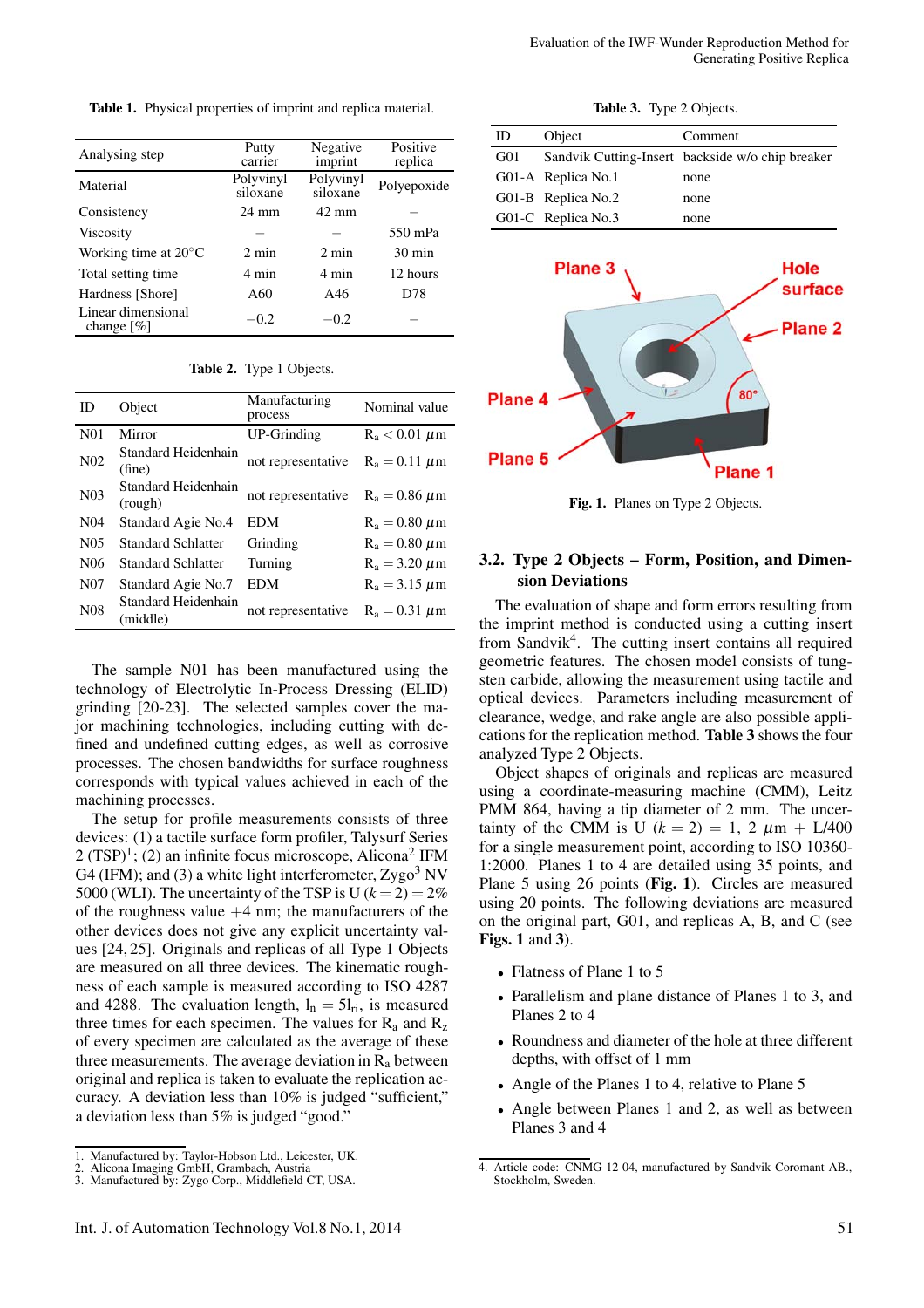

Fig. 2. Type 1 Objects – evaluation of surface roughness for original and replica.

## 3.3. Object Overview

Figure 2 shows the objects, imprints and positive replicas of Type 1 Objects. The blue imprints are made of polyvinyl siloxane; the positive replicas consist of epoxy. The yellow trays shown consist of high-viscosity (putty) polyvinyl siloxane. The surface roughness of the original objects and the positive replicas is analyzed.

Figure 3 shows the object and the multiple positive replicas of the corresponding Type 2 Object. The deviations in the shape and form errors are measured using a CMM.

## 4. Capability of Method

## 4.1. Roughness Measurements

Figure 4 shows the resulting deviations for the different roughness standards of the Type 1 Objects. The specimens shown are sorted by the surface roughness and the periodicity of the specimen surface. Each sample is displayed with a total of three boxes. The first box shows the specimen name. The other two boxes show absolute deviations between original and positive replica. The second box shows the smallest achieved deviation and the measurement device, which achieved this smallest deviation. The third box displays the average deviation value for all three measurement devices. The specimen name and the average deviation are always highlighted in the same color. If the two boxes are highlighted in green, the average reproduction deviation is less than 5% and rated "good." If the deviation of the positive replica is less than 10% but not 5%, and is hence "sufficient," the specimen name and the average deviation are highlighted in yellow. Otherwise the boxes are highlighted in red. The same details apply to the second box. If the best measurement device achieves a deviation less than 5%, the box is green, below 10% yellow, otherwise the box is colored red.

For  $R_a = 3.2 \mu m$  the turned roughness standard N06 can be reproduced with an average deviation of 0.18  $\mu$ m (5.5%), the lowest deviation, 0.16  $\mu$ m (5.2%), is



Fig. 3. Type 2 Objects – evaluation of form, position and dimension deviations for original and replica.

achieved using TSP. The specimen N07 being EDM machined achieves an average deviation of 0.12  $\mu$ m (3.5%); the smallest deviation is achieved with the IFM being 0.01  $\mu$ m (0.3%). For R<sub>a</sub> = 0.8  $\mu$ m the Haidenhain roughness standard N03 is reproduced with an average deviation of 0.074  $\mu$ m (8.9%), the smallest deviation is 0.073  $\mu$ m (8.6%) using the WLI. The EDM machined roughness standard N04 with a value of  $R_a = 0.8 \mu m$ shows an average deviation of 0.03  $\mu$ m (2.8%), the lowest deviation is achieved by the TSP with 0.01  $\mu$ m (0.9%). The Haidenhain surface roughness standard N08 with  $R_a = 0.3 \mu$ m can be reproduced with an average deviation of 0.027  $\mu$ m (8.3%). The lowest deviation occurs with the WLI being  $0.016 \mu m$  (4.9%). The ground roughness standard N05 with the same surface roughness shows an average deviation of 0.01  $\mu$ m (3.0%), with the lowest deviation being  $0.007 \mu m$  (2.3%), achieved with the WLI. The Haidenhain roughness standard N02 with a surface roughness of  $R_a = 0.1 \mu m$  is reproduced with an average deviation of 0.004  $\mu$ m (3.9%). The best value is achieved using the TSP with a deviation of 0.003  $\mu$ m (2.6%). The ELIDground sample with a surface roughness  $R_a < 0.01 \mu m$ can be reproduced with a deviation of 0.01  $\mu$ m (286%) with the TSP, the WLI measures an even greater deviation.

For surface roughness values from  $R_a = 0.1 \mu m$  to  $R_a = 3.2 \mu m$  five of seven specimens reach a good replication quality, the other two specimens achieve a sufficient replication quality. The deviation decreases with greater specimen periodicity. In contrast to the findings of Tosello et al. [23] for this bandwidth of surface roughnesses, the deviation of the positive replica is independent of the surface roughness of the specimen.

Object N01 with a surface roughness  $R_a < 0.01 \mu m$ produces replication results of insufficient quality. The object has a very smooth surface. The errors inserted during the reproduction process are too severe. A limit for the method seems to exist for values of the original part between  $R_a = 0.1 \mu m$  and  $R_a = 0.01 \mu m$ .

Figure 5 shows the singular results of the roughness measurements. The dots display the mean value of the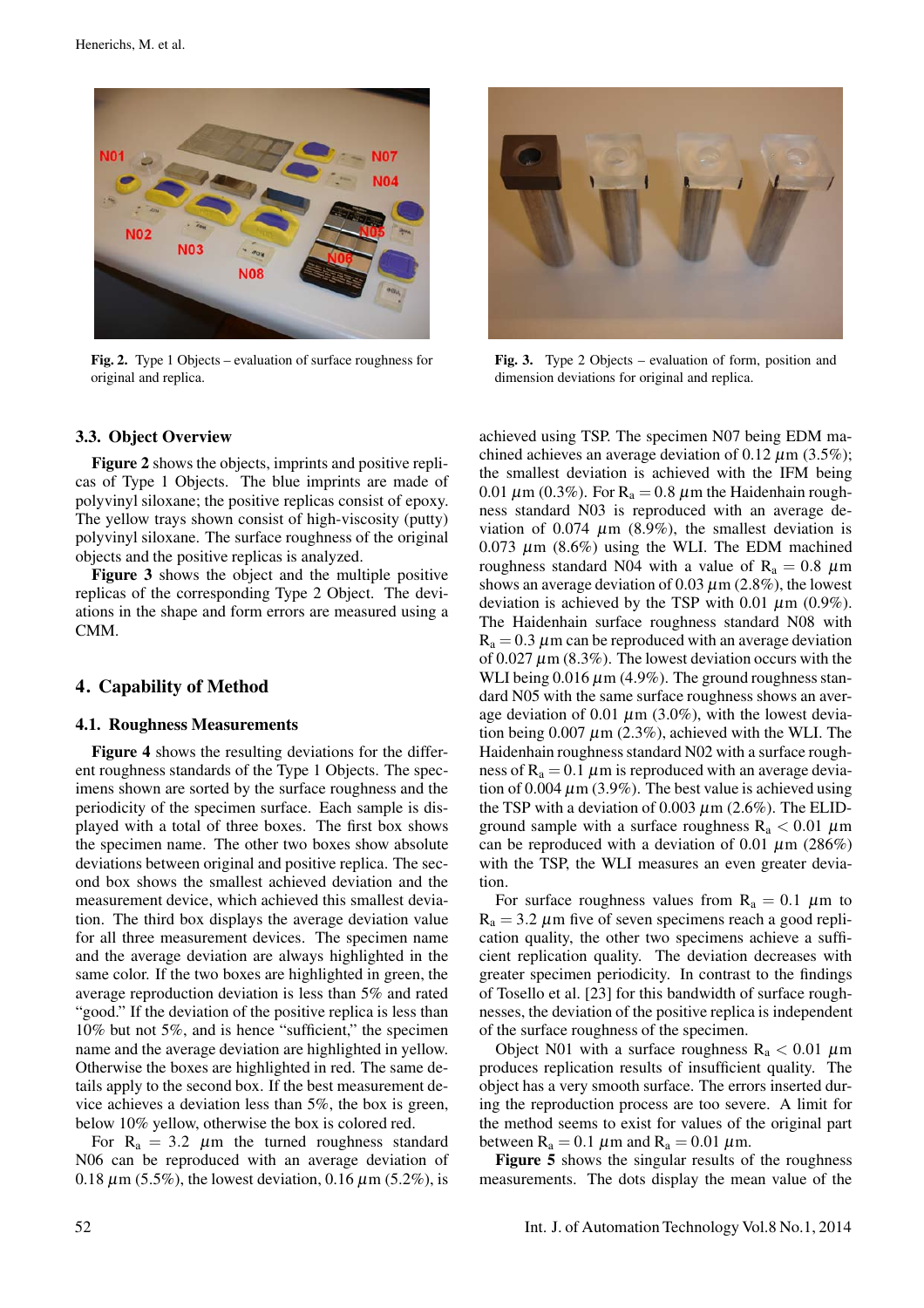#### Fig. 4. Deviations of roughness measurements.



measurement for each device. The black bars show the total uncertainty of the measurement. The total uncertainty results from the uncertainty of the single measurement plus the deviation between the three measurements. The blue rhombi show the measured roughness of the original, the red squares display the measured roughness of the positive replica. N01, N02, N03 and N08 could not be measured using the IFM microscope because of the high surface transparency of the positive replicas.

In average the WLI achieves the lowest deviation between original and replica. The very smooth ELIDground surface of the specimen N01 and its positive replica are challenging to reproduce and measure. The TSP measures a deviation of 0.01  $\mu$ m (286%) for the R<sub>a</sub>and 0.05  $\mu$ m (250%) for the R<sub>z</sub>-values.

### 4.2. Form, Position and Dimension Deviations

Table 4 shows the results of the measurement for form, position and dimension tolerances for the Type 2 Objects. The measurement results include the original cutting insert and the average of the three positive replicas. The difference between these measurement results is displayed in absolute and relative values. The flatness deviation of Planes 1 to 4 of the original is  $18.8 \mu m$  in average. The average flatness deviation of the positive replicas is 26.0  $\mu$ m. The difference of the flatness deviation between original and replicas is for Planes 1 to 4 is 7.2  $\mu$ m (38.1%). The flatness deviation of Plane 5 is 4.2  $\mu$ m for the original. The positive replicas achieve an average value of 9.7  $\mu$ m. This results in a difference of 5.5  $\mu$ m (130.2%). The parallelism error between Planes 1

and 3 and Planes 2 and 4 is  $61.2 \mu m$  for the original cutting insert. The positive replicas reach an average value of 76.0  $\mu$ m. The results differ for 14.9  $\mu$ m (24.3%). The cutting insert has an average roundness error for the circles 1, 2 and 3 of 10.0  $\mu$ m; the three replicas achieve an average roundness error of 21.1  $\mu$ m. The roundness error of the positive replica is thus 11.1  $\mu$ m (111.3%) greater than the original. The IWF-Wunder method produces in general poor results for the measurement of form deviations (e.g. flatness). Differences exceeding 100% between the original value and the replica are observed. The position deviation (parallelism) on the replica produces a maximum error of 25% compared to the original. Main reasons are deformations on the micrometer scale of the (negative) imprint material during the curing process.

The plane distances of the Planes 1 and 3 as well as from the Planes 2 and 4 have been measured. The cutting insert shows an average distance of 12.721 mm, the three positive replicas show an average distance of 12.693 mm. The difference is 28  $\mu$ m (0.221%). The average hole diameter of the cutting insert is 5.200 mm compared to 5.192 mm for the replica, resulting in a difference of 8  $\mu$ m  $(0.149\%).$ 

Finally the angles between Planes 1 to 4 and plane 5 have been measured. The angle on the original cutting insert is 90.307° in average, meanwhile the measured angle for the positive replica is 90.191◦, resulting in an error of 0.116◦ (0.128%). The angles between Planes 1 and 2 as well as Planes 3 and 4 are in average 80.086◦ for the original and 80.036◦ for the replica, resulting in an error of  $0.049°(0.062%)$ .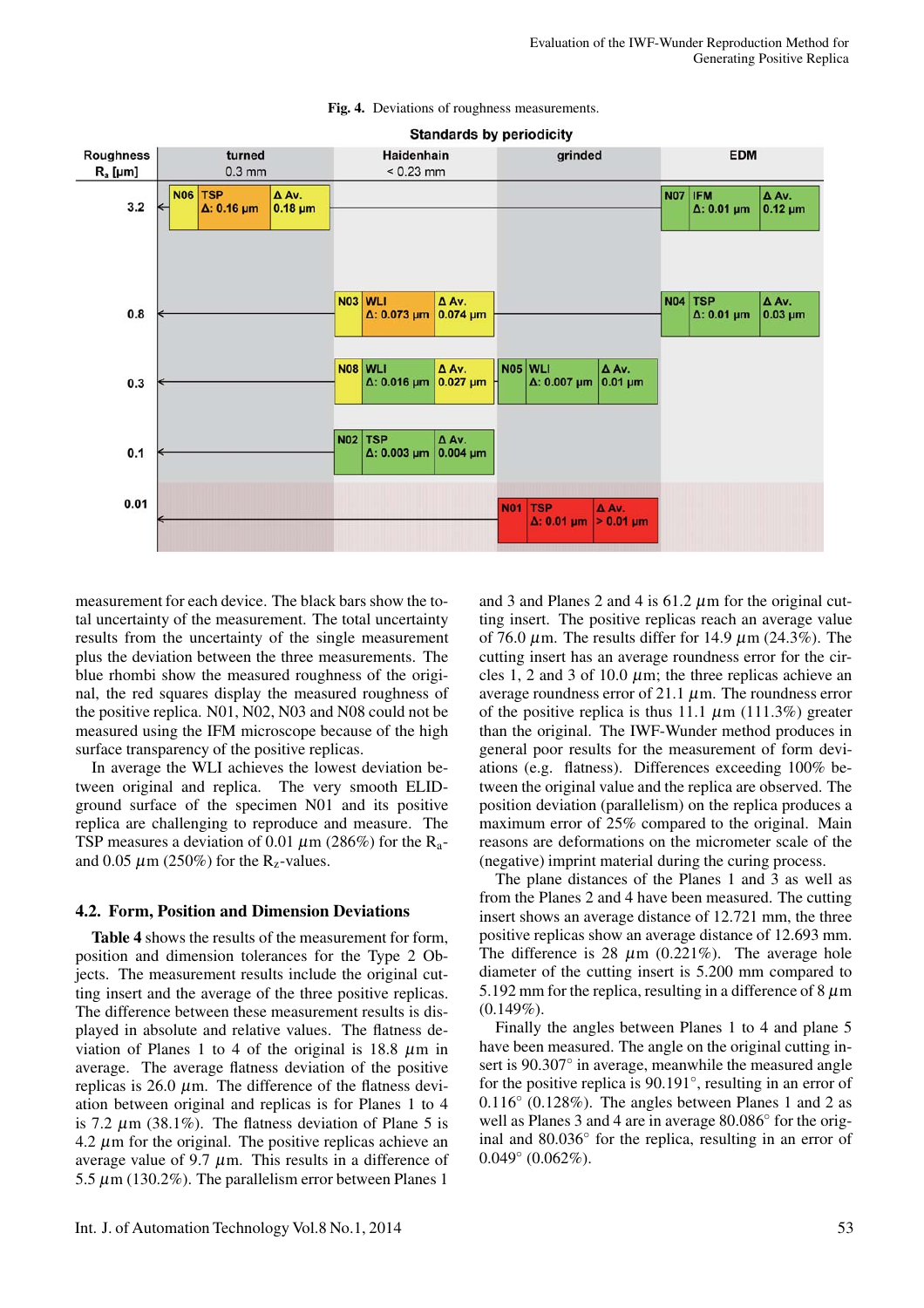

Fig. 5. Results of roughness measurements.

The influence of replication errors is related to their local expansion. The main errors occur during the generation of the negative imprint. These errors are on the lower micrometer scale. Errors on this order of magnitude especially affect form and position deviations. Dimensiondeviations can be recorded on replicas without significant deviations to the original value. The differences are typically smaller than 0.5% for lengths greater than 1 mm. Accordingly angles between different planes can also be recorded on replicas without significant deviation.

Table 4. Type 2 Objects – measurement results for the form, position and dimension deviations.

| <b>Flatness (Form)</b>            |              |              |                    |         |
|-----------------------------------|--------------|--------------|--------------------|---------|
| Object                            | Original     | Replica      | <b>Difference</b>  |         |
| <b>Plane 14</b>                   | $18.8 \mu m$ | $26.0 \mu m$ | $7.2 \mu m$        | 38.1 %  |
| Plane 5                           | $4.2 \mu m$  | $9.7 \mu m$  | $5.5 \mu m$        | 130.2 % |
| <b>Parallelism (Position)</b>     |              |              |                    |         |
| Object                            | Original     | Replica      | <b>Difference</b>  |         |
| P1/P3 P2/P4                       | $61.2 \mu m$ | 76.0 µm      | $14.9 \mu m$       | 24.3 %  |
| <b>Plane Distance (Dimension)</b> |              |              |                    |         |
| Object                            | Original     | Replica      | <b>Difference</b>  |         |
| P1/P3 P2/P4                       | 12.721 mm    | 12.693 mm    | $0.028$ mm         | 0.221%  |
| <b>Roundness (Form)</b>           |              |              |                    |         |
|                                   |              |              |                    |         |
| <b>Object</b>                     | Original     | Replica      | <b>Difference</b>  |         |
| Circle 1,2,3                      | $10.0 \mu m$ | $21.1 \mu m$ | $11.1 \mu m$       | 111.3 % |
| <b>Hole Diameter (Dimension)</b>  |              |              |                    |         |
| Object                            | Original     | Replica      | <b>Difference</b>  |         |
| <b>Circle 1,2,3</b>               | 5.200 mm     | 5.192 mm     | $0.008$ mm         | 0.149%  |
| <b>Angle (Dimension)</b>          |              |              |                    |         |
| Object                            | Original     | Replica      | <b>Difference</b>  |         |
| P14 to P5                         | 90.307°      | 90.191°      | $0.116$ $^{\circ}$ | 0.128%  |

## 5. Conclusion

This study has introduced the IWF-Wunder method to preserve geometrical features of tools and workpieces. The method allows location- and time-independent quality control of tools and workpieces in research and development. The method enables frequent quality control checks during machining processes as well as a more efficient research.

## 5.1. Roughness Measurement

The IWF-Wunder method is suitable for analyzing machined surfaces with surfaces roughnesses greater than or equal to  $R_a = 0.1 \mu m$ . Differences less than 10% of the Ra-value between original and replica can be achieved in general. Careful sample preparation is prerequisite.  $R_{z}$ values can also be measured in the range greater than  $R_a = 0.1 \mu$ m. Measurements on areas including obvious replication errors should be avoided. For surface roughnesses  $R_a < 0.1 \mu m$  the method is not suitable in general. Especially the polyvinyl siloxane material for the imprints would require a lower viscosity. A lower viscosity would reduce the applicability, e.g. the measurement of vertical surfaces would be impossible. Nevertheless applications and processes generating very smooth surfaces and small geometrical features such as ultra-precision grinding, micromachining and MEMS-products are advancing [27-29]. An adapted replication process with materials of low viscosity would be required. During the evaluation the smallest difference between original and replica is measured using white light interferometer. Tactile measurement provides almost equally good result quality as the WLI. The tactile measuring-process is fast and inde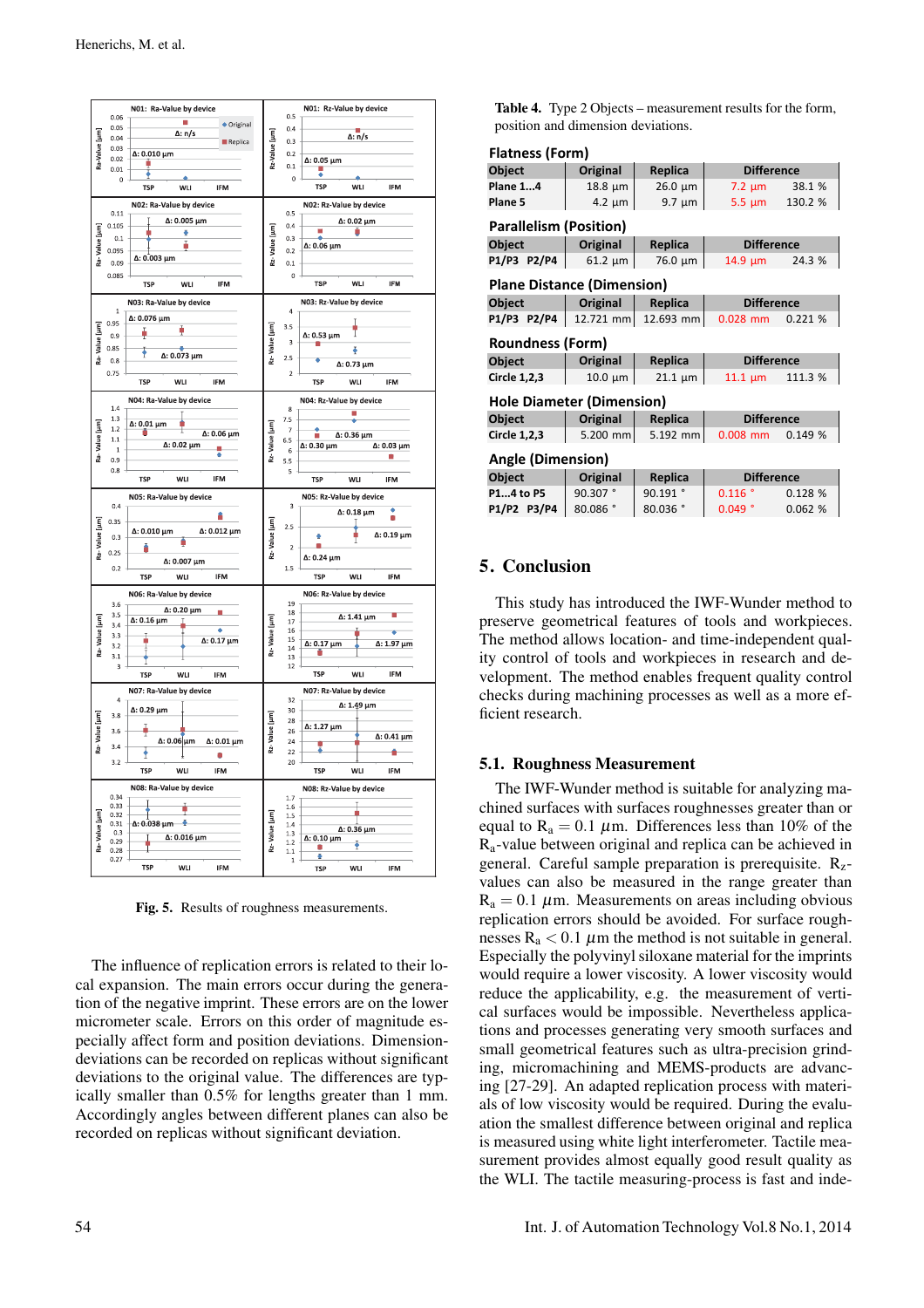pendent from optical surface properties on the replica. In general, tactile measurement is recommended.

## 5.2. Form, Position and Dimension Measurements

The IWF-Wunder method has proven to be a well applicable tool for dimensional measurements of replicas. The accuracy is sufficient for applications with dimensions greater than 1 mm. Tool and workpiece features can be controlled using the technology. In contrast, the suitability of the IWF-Wunder method for form and position measurements is not given. The accuracy of the positive replica is insufficient for research and development. In [1] the potential on wear investigation has already been demonstrated.

## 5.3. General Statement

Careful sample preparation and replication allows accuracy comparable with the presented study. Nevertheless the accuracy depends on the user, application technique, measurement devices, and the original part. For higher quality requirements, pretesting is recommended.

Local errors forced by the replication process (e.g. during imprinting, epoxy casting) cannot be excluded. Thus it is recommended to obtain data from more than one measurement area. Measuring on areas with the abovementioned errors reduces the result quality. Dataset with obvious replication errors should be disregarded.

#### References:

- [1] S. Wunder, "Verschleissverhalten von Diamantabrichtrollen beim Abrichten von Korund-Schleifscheiben," DISS.ETH Nr. 20572, ETH Zürich, pp. 92-102, 2012.
- [2] F. W. Pinto, G. E. Vargas, and K. Wegener, "Simulation for optimizing grain pattern on engineered grinding tools," CIRP Annals-Manufacturing Technology, Vol.57, No.1, pp. 353-356, 2008.
- [3] J. C. Aurich, P. Herzenstiel, H. Sudermann, and T. Magg, "Highperformance dry grinding using a grinding wheel with a defined grain pattern," CIRP Annals-Manufacturing Technology, Vol.57, No.1, pp. 357-362, 2008.
- [4] H. N. Hansen, R. Hocken, and G. Tosello, "Replication of micro and nano surface geometries," CIRP Annals – Manufacturing Technology, Vol.60, pp. 5-20, 2011.
- [5] H. N. Hansen and U. -A. Theilade, "Surface Microstructure Replication in Injection Moulding," Proceedings of the 1st International Conference on Multi-Material Micro Manufacture, Vol.4M, pp. 91- 94, 2005.
- [6] X. Han and H. Yokoi, "Visualization Analysis of the Filling Behaviour of Melt into Microscale V-Grooves During the Filling Stage of Injection Molding," Polymer Engineering and Science, Vol.46, No.11, pp. 1590-1597, 2006.
- [7] G. C. Firestone and A. -Y. Yi, "Precision Compression Molding of Glass Microlenses and Microlens Arrays – An Experimental Study," Applied Optics, Vol.44, No.29, pp. 6115-6122, 2005.
- [8] A. -Y. Yi, Y. Chen, F. Klocke, G. Pongs, A. Demmer, D. Grewell, and A. Benatar, "A High Volume Precision Compression Molding Process of Glass Diffractive Optics by Use of a Micromachined Fused Silica Wafer Mold and Low  $T_g$  Optical Glass," Micromechanics and Microengineering, Vol.16, pp. 2000-2005, 2006.
- [9] J. Campbell, "Casting, Butterworths," London, 1993.
- [10] J. A. Taylor, G. B. Schafer, and D. H. StJohn, "The Role of Iron in the Formation of Porosity in Al-Si-Cu-Based Casting Alloys: Part I. Initial Experimental Observations, Metallurgical and Materials Transactions A, Vol.30, Iss.6, pp. 1643-1650, June 1999.
- [11] Y. Zhang, J. -C. Reed, and S. Yang, "Creating a Library of Complex Metallic Nanostructures via Harnessing Pattern Transformation of a Single PDMS Membrane," Journal of American Chemical Society, Vol.3, No.8, pp. 2412-2418, 2009.
- [12] R. S. Scott, P. S. Ungar, T. S. Bergstrom, C. A. Brown, B. Childs, M. F. Teaford, and A. Walker, "Dental Microwear Texture Analysis: technical considerations," Journal of Human Evolution, Vol.51, pp. 339-349, 2006.
- [13] Struers A/S. Repliset, "An advanced replica technique for the inspection of critical surfaces," www.struers.com [accessed July 23, 2013]
- [14] Coltene Whaledent, Accu Trans, http://www.coltene.com/ [accessed July 23, 2013]
- [15] J. -P. Butin, "Non Destructive Test by the Replica Method," Non-Destructive Methods, Vol.3, pp. 173-176, 1970.
- [16] L. L. Nee, "Non-destructive Replica Metallography," British Journal of Non-Destructive Testing Vol.31, Iss.8, pp. 437-439, 1989.
- [17] R. Wu, "Microstructural Study of Sanded and Polished Wood by Replication," Wood Science and Technology, Vol.32, pp. 247-260, 1998.
- [18] W. Chee and T. Donovan, "Polyvinyl siloxane impression materials: A review of properties and techniques," The Journal of Prosthetic Dentistry, Vol.68, Iss.5, pp. 728-732, November 1992.
- [19] V. Mazzarello, M. Cametti, G. Leone, P. Iacovelli, P. Ena, and G. Leigheb, "Analysis of the Microtopography of the Skin by Silicone Replicas after Repeated Exposure to Actinic Radiation at High Altitudes," Journal of the European Academy of Dermatology and Venereology, Vol.15, pp. 224-228, 2001.
- [20] F. Klocke, A. Klink, and M. Henerichs, "ELID dressing behaviour of fine grained bronze bonded diamond grinding wheels," Int. J. Abrasive Technology, Vol.2, No.4, pp. 359-367, November 2009.
- [21] H. Ohmori and T. Nakagawa, "Analysis of mirror surface generation of hard and brittle materials by ELID (electrolytic in-process dressing) – grinding with superfine grain metallic bond wheels," Annals of the CIRP, Vol.44, No.1, pp. 287-290, 1995.
- [22] H. Ohmori, M. Mizutani, T. Kaneeda, N. Abe, Y. Okada, S. Moriyama, N. Hisamori, N. Nishimura, Y. Tsunashima, J. Tanaka, K. Kuramoto, and A. Ezura, "Surface generating process of artificial hip joints with hyper-hemispherical shape having higher smooth-ness and biocompatibility," CIRP Annals – Manufacturing Technology, Vol.62, Iss.1, pp. 579-582, 2013.
- [23] H. Ohmori, W. Lin, Y. Uehara, Y. Watanabe, S. Morita, T. Suzuki, and K. Katahira, "Nanoprecision Micromechanical Fabrication, International Journal of Automation Technology, Vol.2, No.1, 2008.
- [24] Alicona, "Infinite Focus for form and roughness measurement," http: //www.alicona.com/home/products/infinitefocus-standard.html [accessed July 31, 2013]
- [25] Zygo, "NewViewTM7300 3D Optical Surface Profiler," http://www. zygo.com/?/met/profilers/newview7000/ [accessed July 31, 2013]
- [26] G. Tosello, F. Marinello, and H. N. Hansen, "Characterization and Analysis of Micro Channels and Sub-Micron Surface Roughness of Injection Moulded Microfluidic Systems Using Optical Metrology," Polymer Process Engineering '09 Conference (PPE'09), Bradford, United Kingdom, Vol.27-28, pp. 199-232. October 2009.
- [27] H. Ohmori, Y. Uehara, and K. Katahira, "Fabrication of Ultrafine Tools Using a Desktop Microgrinder," International Journal of Automation Technology, Vol.4, No.2, 2010.
- [28] I. Ogura and Y. Okazaki, "Development of Micro Probe System for Micro Measurement Center," International Journal of Automation Technology, Vol.3, No.4, 2009.
- [29] K.-C. Fan, K. Zhang, Y.-L. Zhang, and Q. Zhang, "Development of a Non-Contact Focusing Probe for the Measurement of Micro Cavities," International Journal of Automation Technology, Vol.7, No.2, 2013.